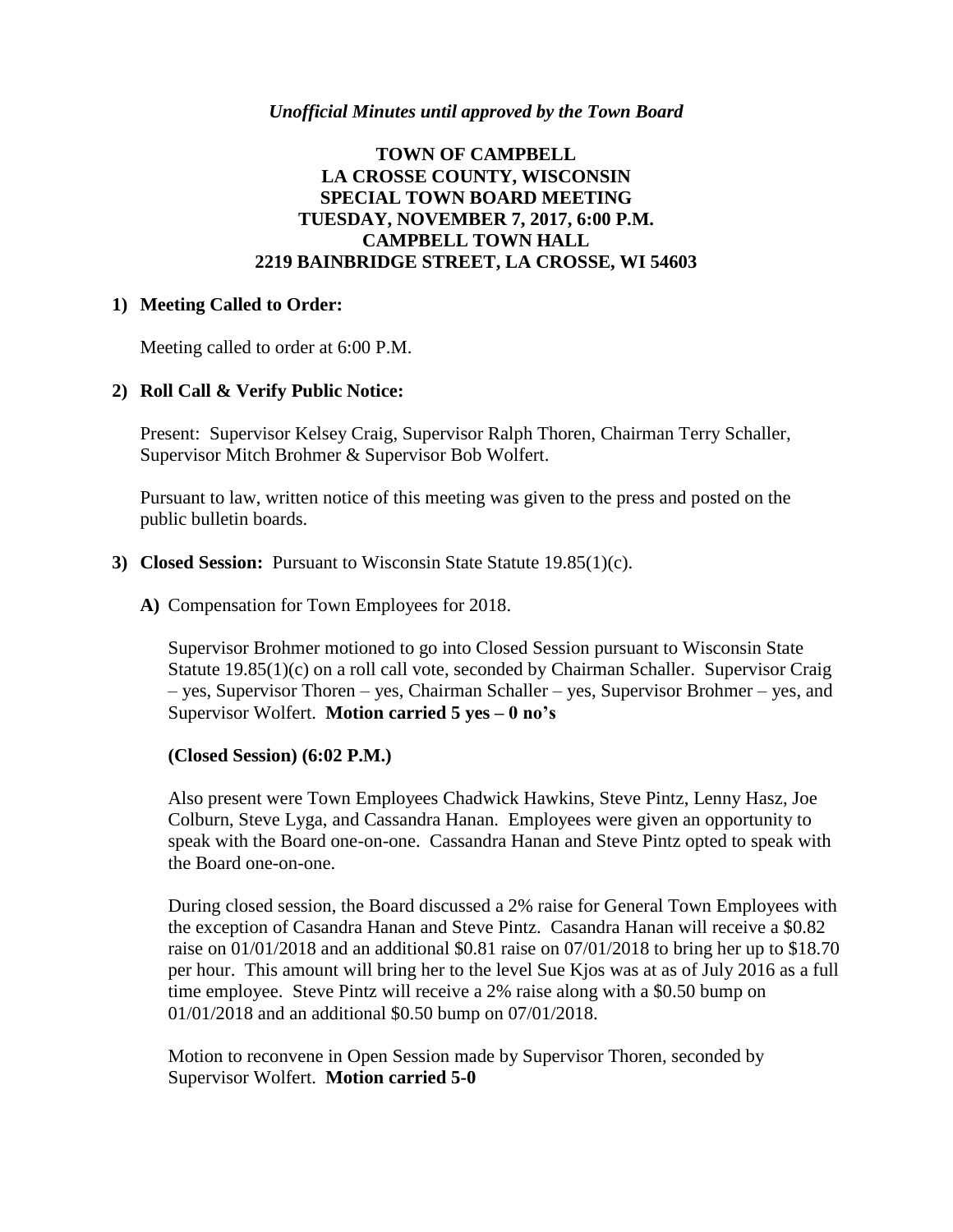### **4) Reconvene in Open Session: (7:38 P.M.)**

**A)** Possible action on items discussed in Closed Session.

Motion to approve the items as discussed in closed session made by Supervisor Brohmer, seconded by Supervisor Thoren. **Motion carried 4-0 (Supervisor Craig "abstained")**

# **5) Public Comment:**

Motion to receive public comment made by Supervisor Wolfert, seconded by Supervisor Brohmer. **Motion carried 5-0**

*Bruce Becker, 3111 Lakeshore Dr.,* asked the Board about the item discussed in closed session. Supervisor Brohmer stated what the Board talked about and approved.

Two residents asked the Board about what the Town is planning on doing for water issues in areas of the Town. The Board stated that items of budgeting will be discussed during the budget working sessions and public hearing. Supervisor Thoren will continue to work on the drainage issues within the Town.

*Lee Weis, 100 Church Dr.,* believes that there are a lot of items within the Town that has to be repaired or replaced. Mr. Weis feels that any money should not be taken from the reserve fund to fund for a replacement fire engine.

Questions were asked about having a referendum in April 2018 regarding purchasing a replacement fire engine. Consensus of the Board is to have a referendum question placed on the April 2018 ballot.

Motion to close public comment made by Supervisor Wolfert, seconded by Chairman Schaller. **Motion carried 5-0**

# **6) Business:**

**A)** Review and possible updates to the Policy and Procedure Manual.

Clerk Hawkins had asked the Board to look at updates to the Policy and Procedure Manual for the upcoming year. Clerk Hawkins would like the focus to be an update to PTO Time and the way sick leave is accumulated to some of the employees and not to others.

Motion to postpone agenda item 6(A) until the next meeting in December made by Supervisor Wolfert, seconded by Supervisor Brohmer. **Motion carried 5-0**